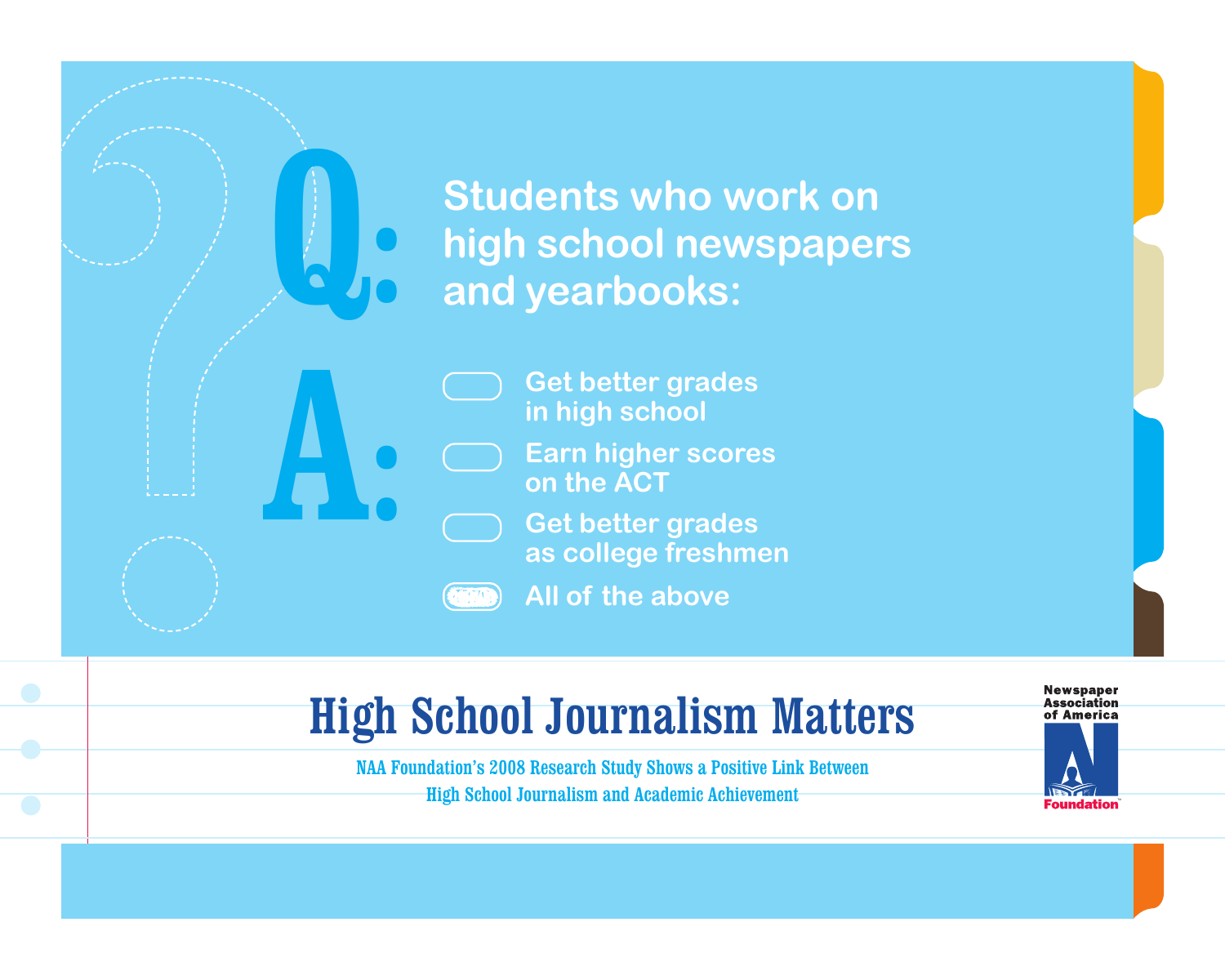"If you are engaged in your school newspaper or your yearbook in high school, the research suggests you will be better with critical thinking skills, better with your grades and a more rigorous contributor to society."

Bruce Bradley Publisher, The Virginian-Pilot, Norfolk President/Publishing Group, Landmark Communications Inc. Chairman, NAA Foundation Board of Trustees

**Í**

**°o O**

\*

\***\***

**"In this day and age, when school systems are so concerned about academic performance, no school can justify not having a student newspaper and yearbook."**

> Mark Goodman Knight Chair in Scholastic Journalism Kent State University

"If schools want to motivate and have motivated students who are involved in a multiplicity of activities, clearly journalism is a significant component of that."

> Gene Policinski Vice President and Executive Director First Amendment Center Nashville



## **High School Journalism Matters**

**High school journalism students earn higher grade point averages, score better on the ACT college entrance examination and demonstrate better writing and grammar skills in college, compared with students who do not have those journalism experiences.**

These findings are the result of new research<br>conducted in 2008 for the Newspaper<br>Association of America Foundation by<br>Jack Dvorak, Ph.D., director of the High School hese findings are the result of new research conducted in 2008 for the Newspaper Association of America Foundation by Journalism Institute and a professor of the School of Journalism at Indiana University.

The research is based on high school grade point averages and ACT performances of 31,175 students who are attending or have attended colleges and universities in all 50 states and some foreign countries. The ACT, formerly known as The American College Testing Program Inc., is universally accepted for college admission and is administered annually to more than 1 million high school students.

Of the survey total, around 20 percent of the students served on the staffs of their high school newspapers or yearbooks. In addition to learning the practice and craft of journalism, photojournalism and publication design, they honed their critical thinking, leadership and self-management abilities.

The results show a statistically significant difference in performance of the students

involved with high school journalism compared with those who had no high school journalism exposure. In this type of research, statistically significant results mean the variance in the findings actually is caused by the factor being studied, not by chance or an unrelated element.

These results mirror findings of earlier research, conducted 21 years ago, that also concluded that students with journalism experience in high school did better than non-journalism students in terms of both high school grades and ACT scores. The 2008 study involves a larger sample than the previous research and includes a more diverse set of students.

In both the 1987 and the 2008 studies, students with journalism experience in high school earned higher scores than non-journalism students in these areas:

- **\*** High school overall grade point average
- **\*** ACT Composite score
- **\*** ACT English score
- **\*** College freshman English grade
- **\*** College freshman grade point average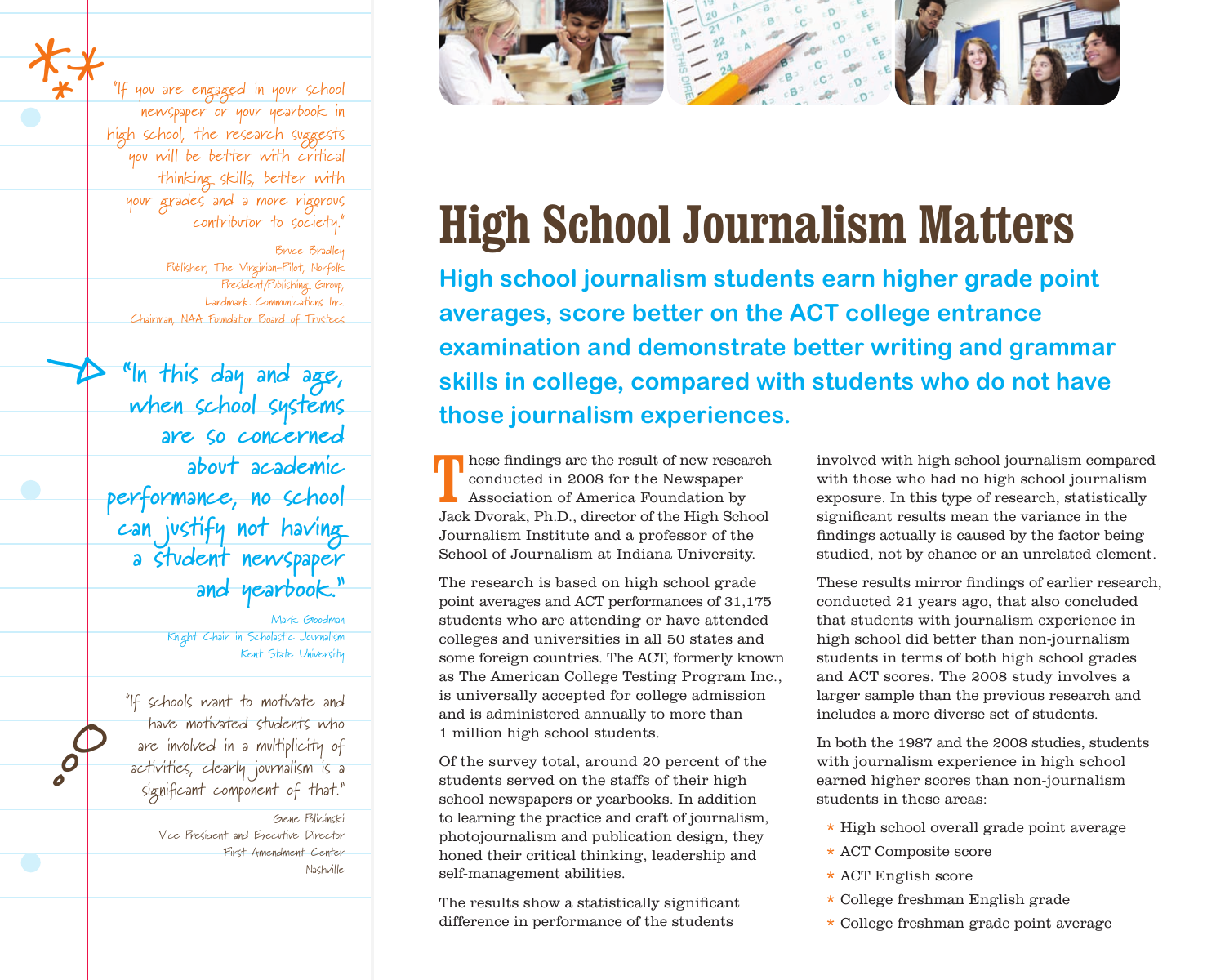

**<sup>\*</sup> Difference significant beyond .05 \*\* Difference significant beyond .01**

The journalism students also had higher grades in high school mathematics, social science, science and English courses than non-journalism students.

Interestingly, in both 1987 and 2008, despite earning higher grades in their classroom studies, the journalism students did not fare as well as their non-journalism peers when it came to ACT Math scores.

The study also looked at a subset of the students who took Collegiate Assessment of Academic Proficiency (CAAP) tests as college sophomores to see whether work on high school newspapers or yearbooks translated to better performance in colleges and universities. On both the CAAP Writing Essay and Writing Objective tests, students with high school journalism experience performed significantly better than those who lacked journalism exposure.

In terms of the college entrance examination, high school journalism staffers scored in the 64th percentile on the ACT Composite compared with scores in the 56th percentile for non-journalism students. With ACT English

scores, journalism students finished in the 65th percentile compared with the 59th percentile for non-journalism students.

And those students with high school journalism experience also fared better in ACT Reading, with scores in the 59th percentile compared with the 56th percentile for non-journalism students.

The study does not resolve the issue of whether students do better because of their journalism work or because students involved with journalism are better students. However, it shows conclusively that journalism experience in high school translates into better college performance in several key areas, such as the ability to express oneself clearly and reason incisively.

"If nothing else, we can conclude that high school newspaper or yearbook staff involvement is an excellent outlet for talented, active and involved students," the study concludes. "It also gives them a chance to apply their natural leadership abilities while also exercising their critical thinking, designing and writing skills."

In addition, based on the students' own descriptions of their activities in the profile section of the ACT, journalism students tend to take part in far more outside-the-classroom activities than non-journalism students. Their involvement includes stage and musical performances, community endeavors and other volunteer initiatives.

> **These findings build on previous research by the NAA Foundation showing that students who worked on their high school newspapers or student-oriented sections of their hometown papers and who used newspapers in class or for homework were more engaged in civic activities, better educated and more involved citizens as they grew older.**

**For more details on this study and other NAA Foundation research, visit → www.naafoundation.org.**